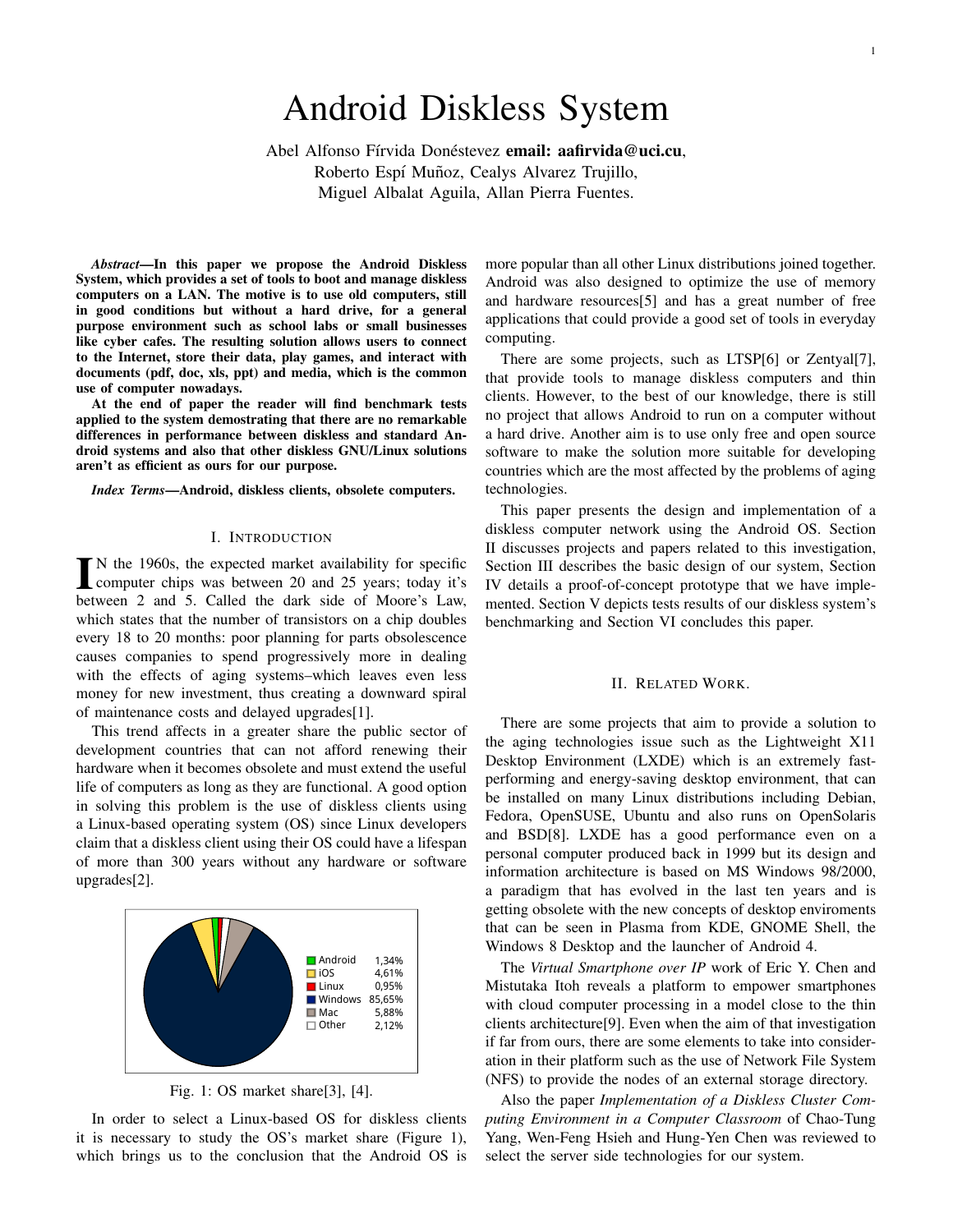## III. SYSTEM OVERVIEW.

The functioning of diskless computers on Linux based OS can be implemented in two ways: with the processing on the server side, as thin clients, or with the processing on the client side. Both of them share the same boot sequence (Figure 2).



Fig. 2: Boot sequence of a diskless computer<sup>1</sup>.

After the last step of booting, the client can connect to a server through any protocol (e.g. VNC, RDP, SSH or XDMCP) that allows running graphical applications remotely (server side processing) or it can login locally (client side processing).



Fig. 3: Clients/Server test using GNU/Linux

For this investigation we chose the client side processing because it is less expensive since it supports a better ratio of clients per server without crashing (Figure 3). The proposed Android Diskless System architecture is just like any other thin client network implementation. It is composed of a number of diskless computers connected to a server or servers that provide:

- DHCP, which is the main service since it provides the clients with all the necessary information to boot using the network.
- Advanced Trivial File Transfer Protocol (ATFTP), to share the PXE boot-loader's configuration files, the Linux kernel and it's initial RAM disk (initrd). It was selected among all other TFTP servers since it supports a configurable amount of client connections.
- Network Block Devices (NBD). A service which presents a remote resource as local to the client [11]. Using it our system shares the root file system and a swap memory space to the clients.

<sup>1</sup>The Linux initial RAM disk (initrd) is a temporary root file system that is mounted during system boot to support the two-state boot process. The initrd contains various executables and drivers that permit the real root file system to be mounted, after which the initrd RAM disk is unmounted and its memory freed[10].

• NFS, This protocol is used by diskless nodes for all persistent file storage. It operates in the same manner as an SD card holds data for physical smart-phones. Since the NFS is easily scalable, it practically provides each client an unlimited file storage[9].

The solution can be easily scaled by separating the services one per server without making any changes to the software.

## IV. IMPLEMENTATION.

#### *A. Android modifications.*

As a proof-of-concept to make the client's OS we used the first release candidate of the version 4.0.3 of Android x86 project[12] to which we added the modules to support NBD, NFS and SWAP memory space<sup>2</sup> in the Linux kernel layer (Figure 4).



Fig. 4: Kernel layer of Android system architecture [14].

The init script of the initrd was modified to locate the root file system, the user data image and the swap space in the remote server. This script's functions are based on Busybox applets, so nbd-client, swaponoff and nfs mount support were included in Busybox.

```
# get IP
udhcpc -s /sbin/udhcpc.sh -i eth0
# create nbd devices
for i in 1 2 3; do
  mknod /dev/nbd$i b 43 $i;
done
# The variables $SERVER, $DATA_PORT
# and $SWAP_PORT are passed to
# the script via kernel command line
nbd-client "$SERVER" 9000 /dev/nbd0
if ! [[ -z "$DATA_PORT" ]];then
    nbd-client $SERVER $DATA_PORT /dev/nbd1
    export DATA=/dev/nbd1
fi
if ! [[ -z "$SWAP_PORT" ]];then
    nbd-client $SERVER $SWAP_PORT /dev/nbd2
    swapon /dev/nbd2
fi
# check the remote root file system
check_root /dev/nbd0
```
Sample Code 1: Initrd's init script modifications.

<sup>2</sup>Swap memory space provides a more stable foundation, particularly for production systems running programs that consume large amounts of memory[13] or for those computers that do not have enough RAM.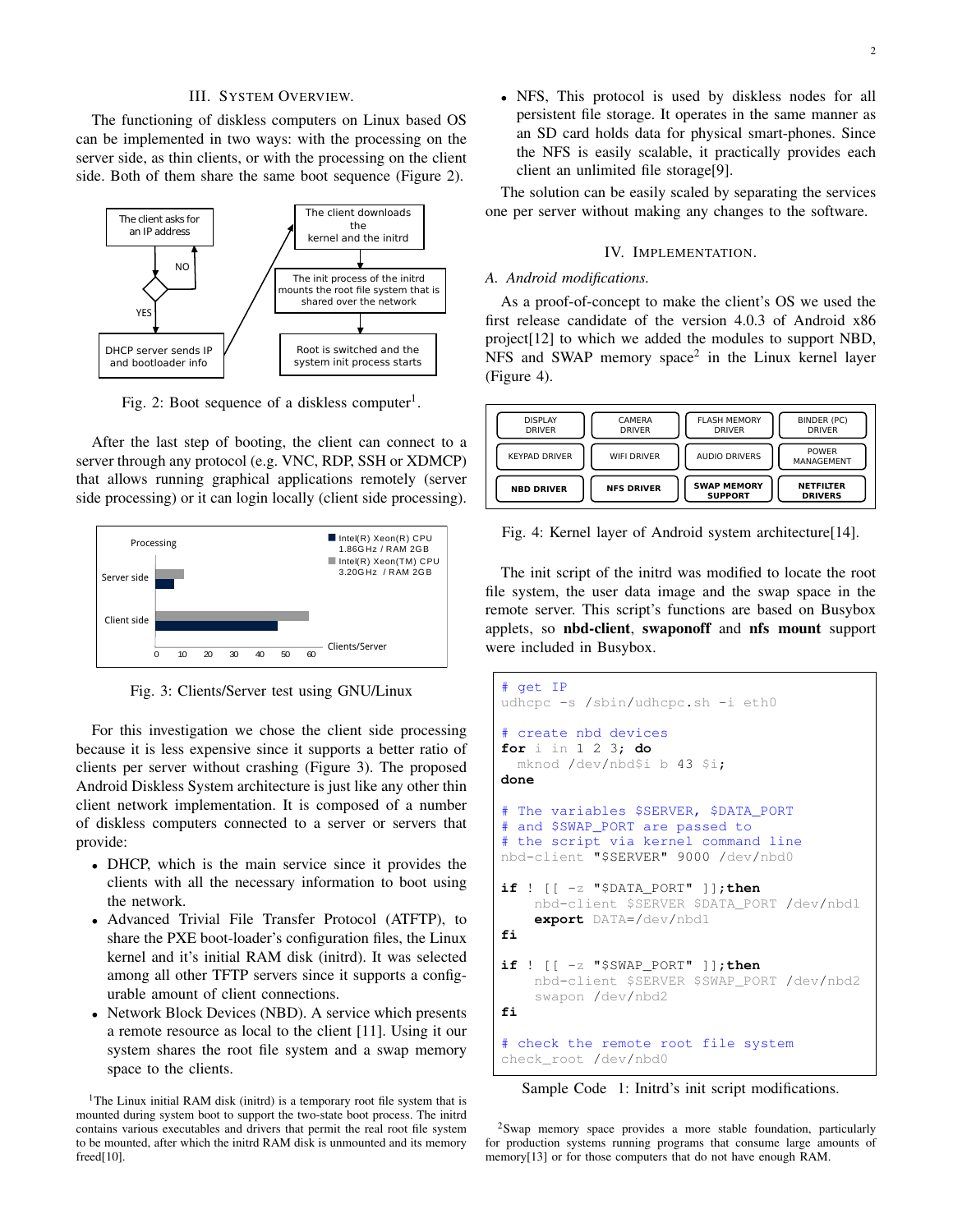As shown in Sample Code 1 the root filesystem is exported to all clients throughout the same port (9000), the swap space and the user data image are shared among each node through different ports that are provided to the init process in the kernel's command line. As a result of this,

1)

clients share the same file system but never the user data or swap space.



Fig. 5: External storage mount process.

The init script is powered with a function that takes the MAC address of the network interface and the NFS server IP and mounts the NFS folder with the name MAC as the external storage directory. In order to ensure a first security level the DHCP server always gives the same IP address to the computers using the client's MAC as it's key and the NFS server grants access to the folder with the name "MAC" only to this IP. Therefore no single computer has access to the storage of another (Figure 5).

# *B. Clients administration tool.*



Fig. 6: Administration's tool prototype interface.

We created a tool based on the Android Debug Bridge (ADB)[15] to manage all the diskless clients. This tool provides a way to easily manage applications, reboot and halt the remote system in all the clients at the same time or one by one.

Clients administration tool (Figure 6) components description:

- 1) IP addresses list for all the clients that are running.
- 2) Check-box to select the clients to which apply actions.
- 3) Storage space indicator for each client.
- 4) Action buttons.

The ADB tool can be used from any computer to administrate an Android OS, so our system includes security measures to make this service accessible only from the administration server. To ensure this we added netfilter support to the kernel layer (Figure 4) and the iptables applet to the Busybox program that runs on the Initrd. On the init process all connections to the ADB's port (5555) are rejected unless they come from the management server.

## V. EVALUATION.

## *A. Benchmarking.*

To demonstrate that the Android Diskless System could run flawlessly on very old computers turned into diskless nodes we used the tool 0xbench from 0xlabs which is an open source benchmarking suite with 16 tests included[16]. Results were compared with their counterparts on the same computers with a hard drive.

| TABLE I: Benchmarking tests on ASUS P4P800. |  |  |  |  |
|---------------------------------------------|--|--|--|--|
|---------------------------------------------|--|--|--|--|

|                                   | <b>Diskless</b>  | Using a SEAGATE<br>ATA ST3500418AS<br>hard drive |  |
|-----------------------------------|------------------|--------------------------------------------------|--|
| <b>SciMath</b>                    | s                |                                                  |  |
| Composite                         | 14.0648279348993 | 14.0780899274729                                 |  |
| <b>Fast Fourier Transform</b>     | 8.23625260632359 | 8.23874281784106                                 |  |
| Jacobi Successive Over relaxation | 25.483430443781  | 25.591729622668                                  |  |
| Monte Carlo integration           | 3.16193276747629 | 3.19931657785062                                 |  |
| Sparse matrix multiply            | 14.7126428415382 | 14.7126428415382                                 |  |
| Dense LU matrix factorization     | 18.7298810153771 | 18.6480177774666                                 |  |
| 2D                                | fps              |                                                  |  |
| Canvas Redraw                     | 60.012127        | 60.084198                                        |  |
| Draw Circle                       | 58.91174         | 57.539078                                        |  |
| Draw Rect                         | 29.417336        | 31.284286                                        |  |
| Draw Arc                          | 52.293583        | 52.17073                                         |  |
| Draw Text                         | 59.745113        | 59.677807                                        |  |
| Draw Image                        | 15.1775          | 15.153122                                        |  |
| 3D                                |                  |                                                  |  |
| GL Cube                           | 59.56045         | 59.558086                                        |  |
| <b>GL Teapot</b>                  | 39.21261         | 39.21261                                         |  |
| <b>GL Blending</b>                | 63.730804        | 63.593002                                        |  |
| GL Fog                            | 63.554623        | 63.60514                                         |  |
|                                   |                  |                                                  |  |

As shown in TABLE I there is no remarkable difference in the performance of diskless nodes compared to that of standard computers.

Other series of tests were applied to compare the performance of our system against a GNU/Linux distribution running without a hardrive. The OS customization to these test was done using Ubuntu 10.04 and LXDE as the desktop environment. Figures 7, 8 and 9 depict the results:

- CPU usage is almost the same in both OS, with maximun values of 51% for Android and 47% for LXDE and an average of 8.9% and 9.9% respectively.
- I/O output requests made by the OS are significant at boot time, reaching values of 10500Kb/s for our system and 2800Kb/s for the other, but once their boot processes are completed the average is insignificant for both approaches.
- Even when the difference between RAM used in both systems has an average of 24% the trend of Android memory consumption is to oscillate from 70% to 80% while the other system trends to increase progressively